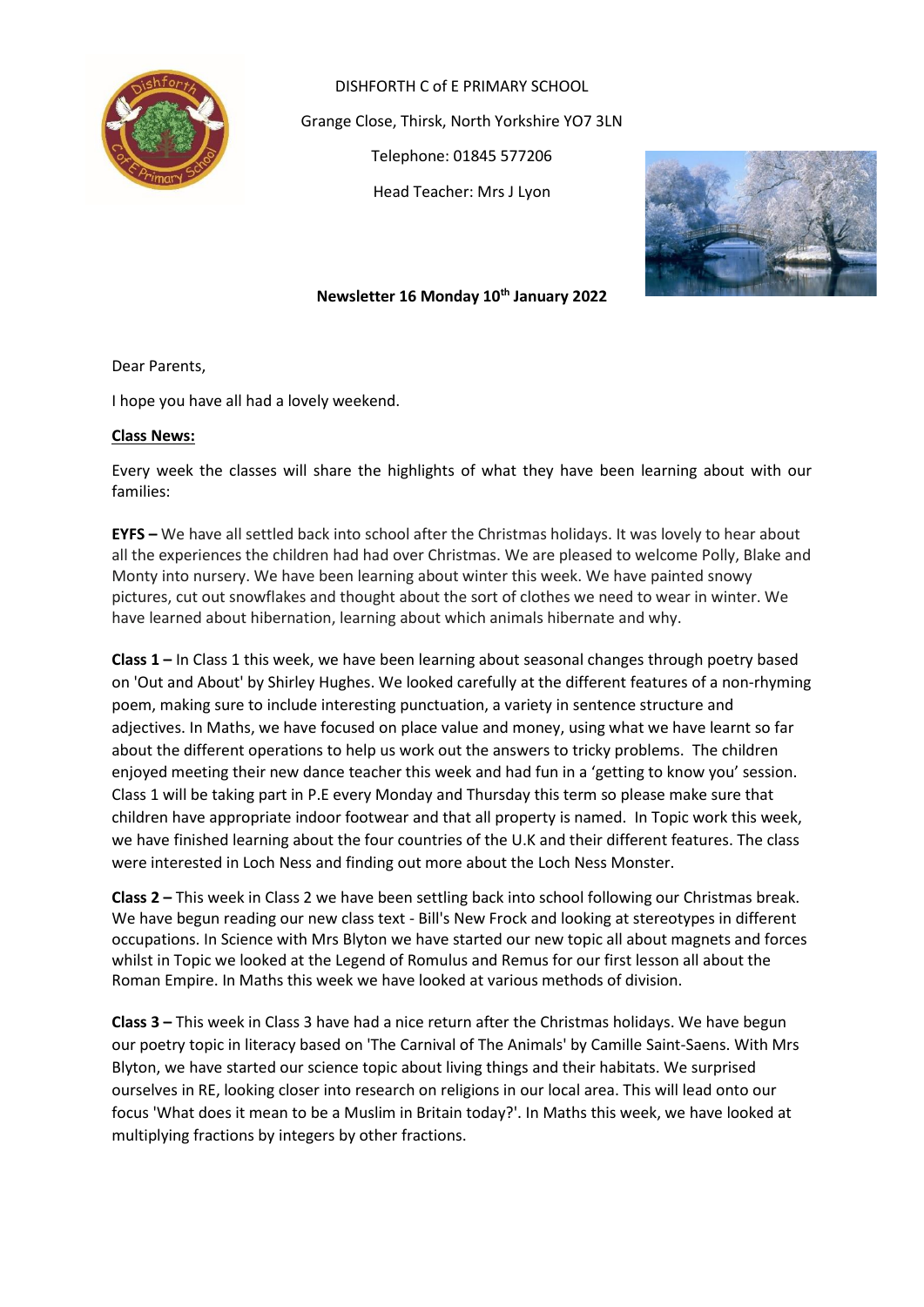## **Updated Covid Guidance**

Guidance has been updated over the Christmas period with regards to Covid – particularly around self-isolation and contacts:

Changes to the self-isolation period for those who test positive for Covid-19 has been reduced to 7 days provided there are two negative LFD tests on day 6 and day 7.

The updated guidance includes a link to the most up to date public health advice on self-isolation. The full self-isolation period is 10 days, however if an individual gets a negative LFD test result no earlier than day 6 of the self-isolation period and a further negative test 24 hours later (day 7) then the individual no longer needs to complete the full 10 days and may end their self-isolation after the second negative test provided they do not have a high temperature. This also applies to children under 5, "*with LFD testing at parental or guardian discretion".*

### Daily testing for close contacts for Covid-19

The public health advice also states that those close contacts who are fully vaccinated, or children and young people aged between 5 and 18 years and 6 months "*should take an LFD test every day for* seven days and continue to attend their setting as normal, unless they have a positive test result or *develop symptoms at any time".*

The updated guidance can be found on this link:

[https://www.gov.uk/government/publications/covid-19-stay-at-home-guidance/stay-at-home](https://www.gov.uk/government/publications/covid-19-stay-at-home-guidance/stay-at-home-guidance-for-households-with-possible-coronavirus-covid-19-infection?utm_source=2%20January%202022%20C19&utm_medium=Daily%20Email%20C19&utm_campaign=DfE%20C19)[guidance-for-households-with-possible-coronavirus-covid-19](https://www.gov.uk/government/publications/covid-19-stay-at-home-guidance/stay-at-home-guidance-for-households-with-possible-coronavirus-covid-19-infection?utm_source=2%20January%202022%20C19&utm_medium=Daily%20Email%20C19&utm_campaign=DfE%20C19) [infection?utm\\_source=2%20January%202022%20C19&utm\\_medium=Daily%20Email%20C19&utm\\_](https://www.gov.uk/government/publications/covid-19-stay-at-home-guidance/stay-at-home-guidance-for-households-with-possible-coronavirus-covid-19-infection?utm_source=2%20January%202022%20C19&utm_medium=Daily%20Email%20C19&utm_campaign=DfE%20C19) [campaign=DfE%20C19](https://www.gov.uk/government/publications/covid-19-stay-at-home-guidance/stay-at-home-guidance-for-households-with-possible-coronavirus-covid-19-infection?utm_source=2%20January%202022%20C19&utm_medium=Daily%20Email%20C19&utm_campaign=DfE%20C19)

## **Curriculum Letters**

Curriculum letters are being sent out today which outline what your child /children are learning about this term in school.

### **Swimming**

Class 2 (Year 3 and 4) will start swimming on Thursday at Thirsk. Please ensure that the children have their swimming kit in a named bag along with a towel. It would be helpful if socks were worn on a swimming day as opposed to tights and please can earrings be removed. Thank you.

### **PE Spring Term**

Please see below for the days when children need to bring their PE kits into school in January.

EYFS – PE on Monday

Class 1 – Monday and Thursday

Class 2 – PE on Tuesday and swimming on Thursday (swimming starts on Thursday 13<sup>th</sup> January)

Class 3 – PE on Thursday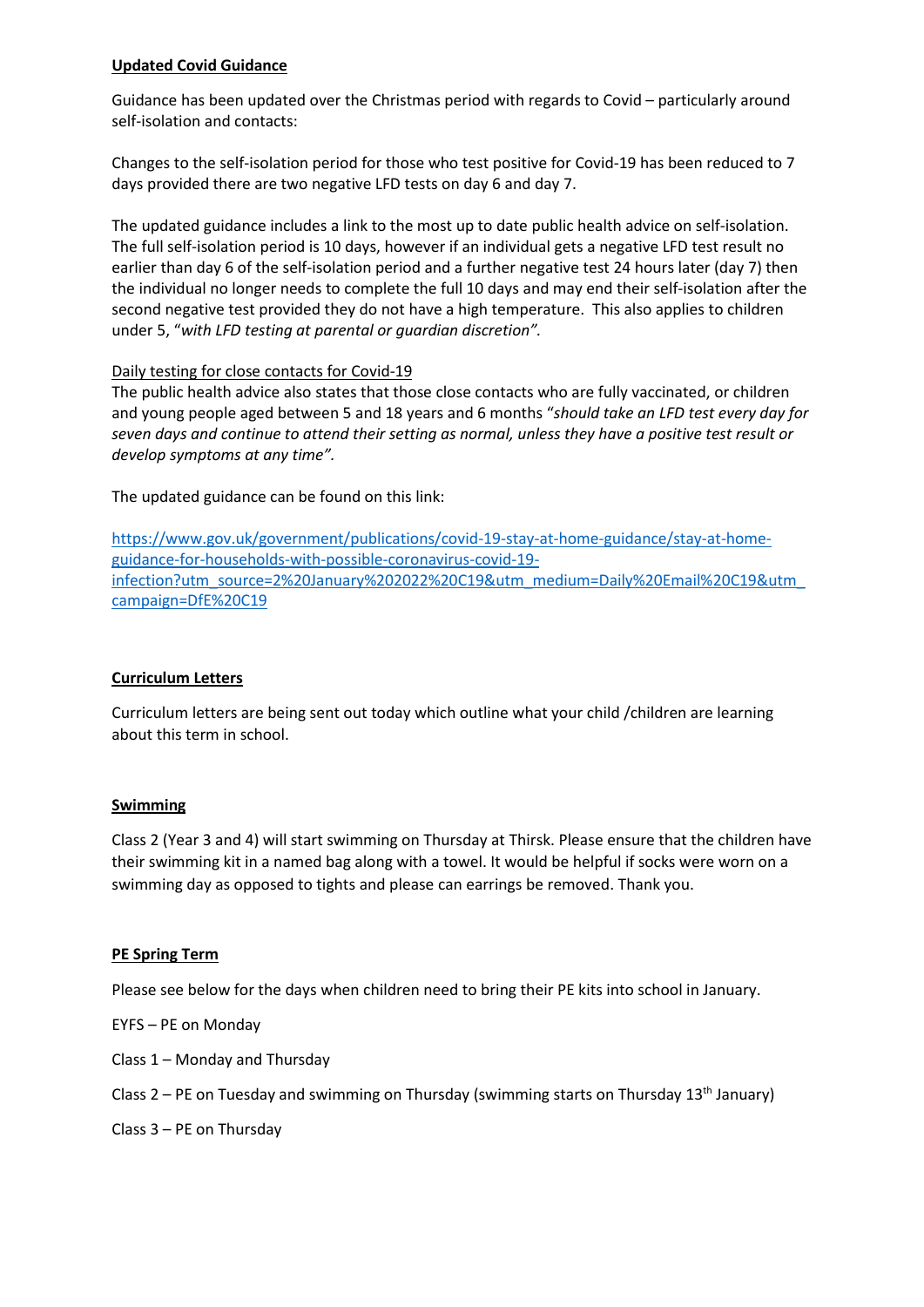## **Forest Schools Spring Term – Class 3 and EYFS**

Forest School is an inspiring process which is a specialised approach that aims to develop confidence and self-esteem through hands-on learning outside.

Children in Class 3 are going to be undertaking Forest Schools this half term on a Monday. Please can children bring into school a waterproof coat, tracksuit bottoms and trainers / wellies – something that you don't mind getting wet and dirty!!

EYFS will have a Forest School session on a Wednesday.

## **Promotional Dinner – Heinz Day – Thursday 20th January**

Sausage and Beans Casserole with Delicious Dumplings

with

Potato Wedges, Sweetcorn and Broccoli

Jam Sponge and Custard

**Promotional Dinner – Chinese New Year – Thursday 3rd February**

Sweet and Sour Chicken

with

Oriental Vegetables, Red Dragon Rice, Peas and Sweetcorn

Sachima (Rice Cakes)

## **Advance Notice – 26th January 2022 – no after school childcare club**

Due to whole staff health and safety training, there will be no after school childcare club on Wednesday 26<sup>th</sup> January 2022. Apologies for any inconvenience this may cause, however due to the nature of the training it is important that every member of staff is up to date in this area and I do not anticipate any further disruption to the After School Childcare Club in the academic year.

## **Emergency Procedure for School Closure – weather related / loss of utilities**

It is rare, however there are occasions where it has been necessary to close schools because of inclement weather, no electricity or because of lack of heating, so I would like to bring to your attention the procedures I will follow if this event occurs now that we are heading towards winter:

- A notice will be posted on the school Facebook page
- An email will be sent to all families



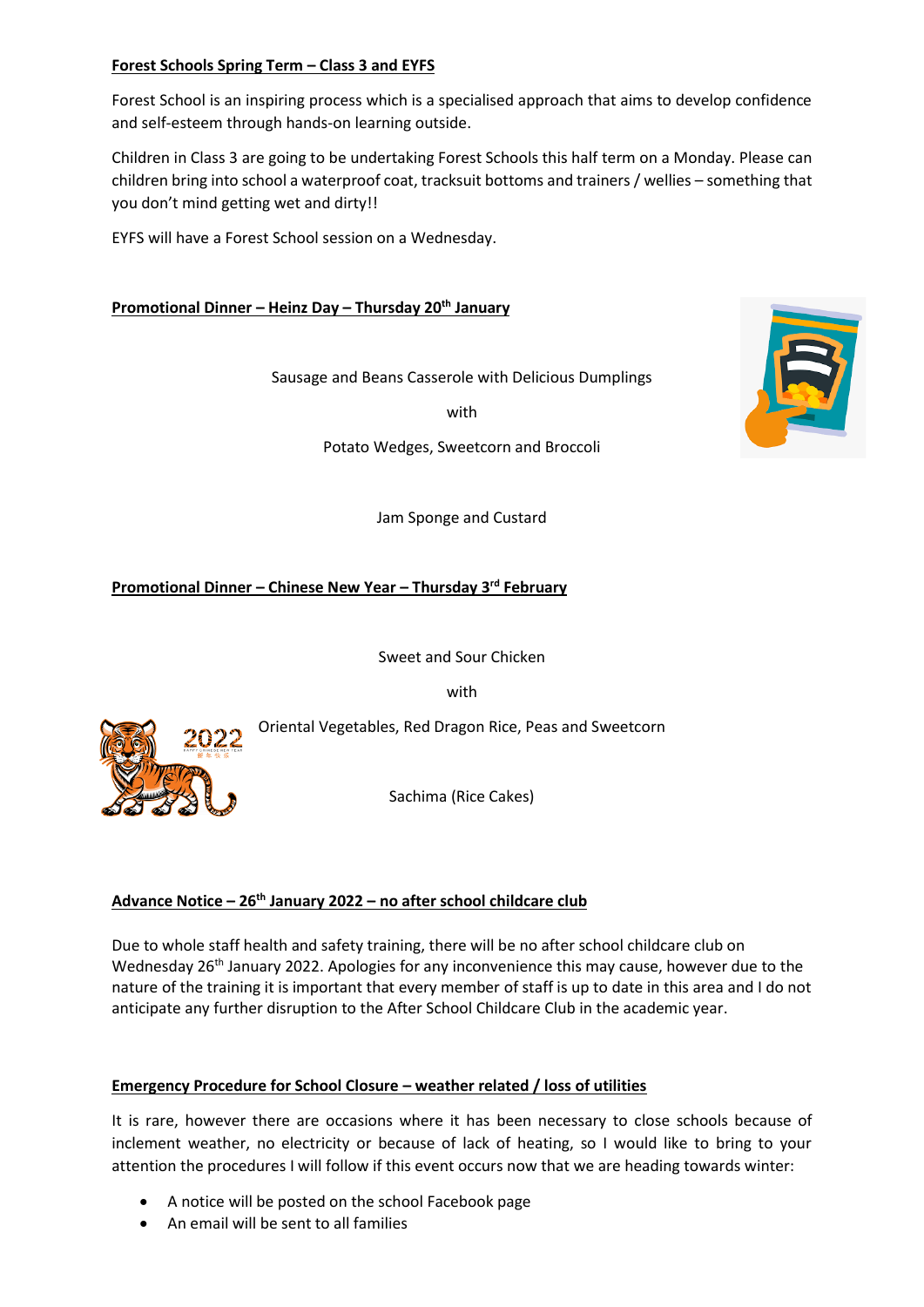• County Hall will be informed.

Hopefully, this will not happen this winter but I feel it is better to be prepared.

**Please always assume school is open unless you hear via any of the above methods. Please do not phone the school to ask if we are open as we may need to keep the line clear in order to contact staff. Please check on the school Facebook page and check emails.** 

**Learning would be sent home via the class email system.**

#### **AWARDS**

#### **Celebration Assembly**

On Friday, we had our Celebration Assembly. This week the following children were given our weekly awards;



#### **Ribbons**

**EYFS** – This week the class ribbon goes to someone for listening carefully to the instructions whilst we were painting pictures and for persevering with his painting and trying hard to follow these instructions. Well done, Oliver!

**Class 1 –** The ribbon this week goes to someone for her fantastic ideas that she had when creating her own poem about playing outside. Well done, Elodie!

**Class 2** - The ribbon this week goes to somebody for their beautiful presentation of work and for having a mature attitude in class. Well done, Lily!

**Class 3** – The ribbon this week goes to someone for her perseverance in maths and being ready to challenge herself. Well done, Ava!

### **Values in Action**

This week our Values Award goes to someone for demonstrating our school values of trust and respect. This person was showing respect to the adults in collective worship by setting a good example and ensuring that others showed good listening skills.



The award goes to Charlotte, who was nominated by Evie M.

Well done, Charlotte!

Kind regards,

J M Lyon - Head Teacher